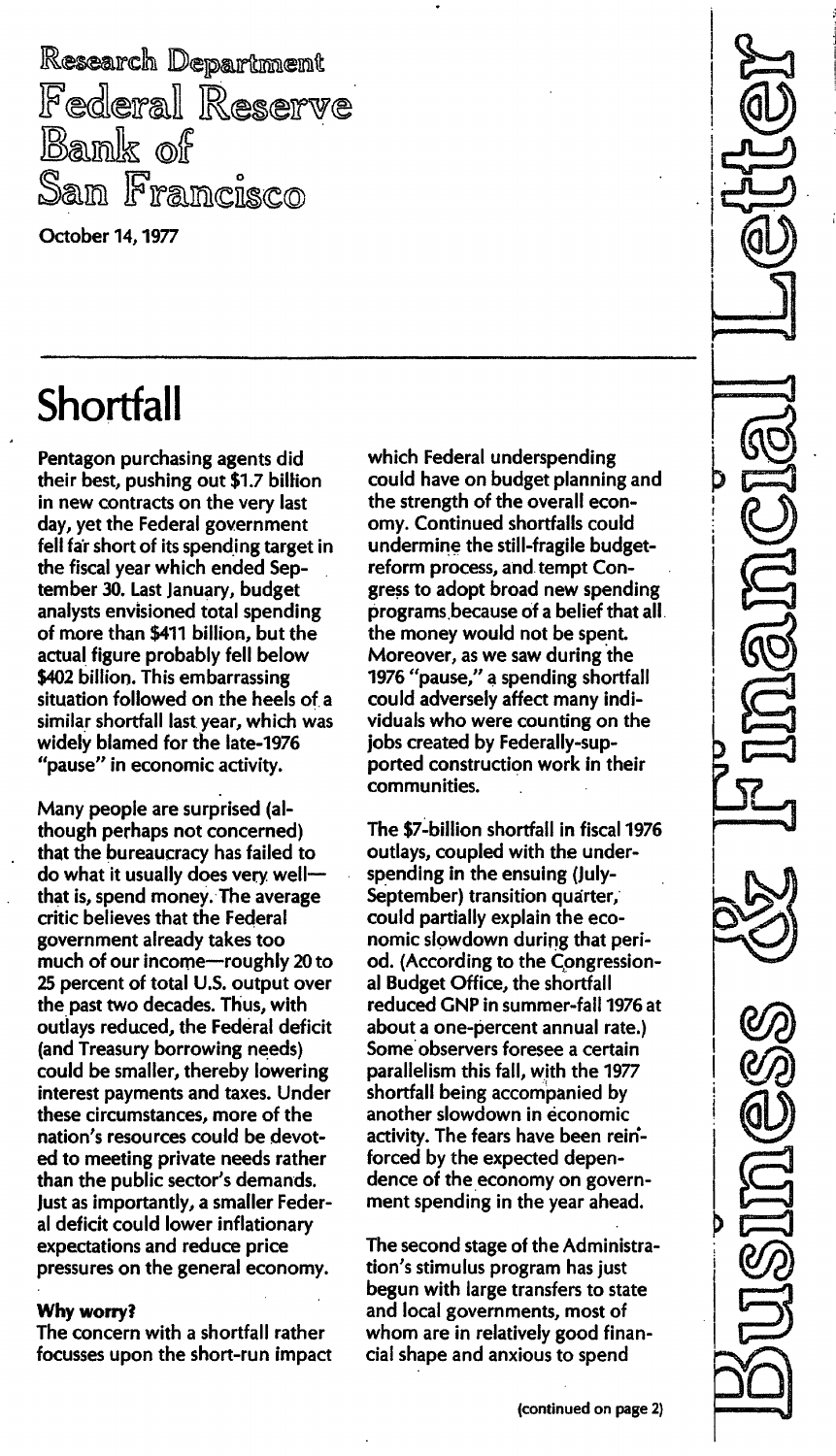Research Department Federal Reserve Bank of Sam Francisco

Opinions expressed in this newsletter do not necessarily reflect the views of the management of the Federal Reserve Bank of San Francisco, nor of the Board of Covernors of the Federal Reserve System.

funds rather than reduce debt. In total, the Federal government in fiscal 1978 is expected to boost outlays by some \$60 billion to about \$463 billion (unified budget basis). In the Administration's view, Federal spending of that magnitude should help generate more than 4 percent real growth in the economy, and thereby help bring the unemployment rate below the 7 percent plateau around which it has hovered since last spring. (In the past, a 4-percent growth rate has been just sufficient to maintain, but not reduce, the current jobless rate.) Another shortfall in budgeted expenditures could, of course, upset those hopes.

#### Why the shortfall?

Actually, expenditures have fallen short of budgeted outlays in 12 of the past 18 years, but the shortfalls have been especially significant last year and this. And most of the spending which does not occur within the budgeted time appears lost, not to be made up in future budget periods. Part of the explanation may be the budget process itself, which builds into the system a bias toward overestimating the government's ability to spend money. Agencies may seek more than they can spend, in an effort to insure even more funds in future years for as-yet-unexpected programs.

Again, budget estimates are based upon some sizable unknowns at the time when estimates are initially made. Estimates for open-ended spending programs which are affected by changing business conditions sometimes end up too high in an expanding economy. (Budget outlays decrease about \$15 billion for each one-percent drop in the unemployment rate.) Again, snags develop in certain programs, especially those affecting states and localities, because of massive paperwork which involves several government agencies in each case. Another unpredictable factor is the Congressional calendar, which frequently delays appropriations for various purposes. Even the weather, such as last winter's severe cold, can delay spending for construction and other programs.

Despite all the different theories, budget experts are still not certain what is throwing off their spending projections. Consequently, the past record becomes an important element in predicting future spending patterns. And some analysts, looking at our recent experience with the estimates produced by the Office of Management and Budget (OMB), argue that actual expenditures in fiscal 1978 will fall short of the projected \$463 billion.

#### When the error?

But a closer look into OMB's forecasting record can produce a surprisingly different conclusion. The likelihood of a spending shortfall depends on which of several different spending estimates are compared with the expenditure figure which finally materializes. The first estimate—which we don't consider in these comparisons-is published in the January prior to

2

ţ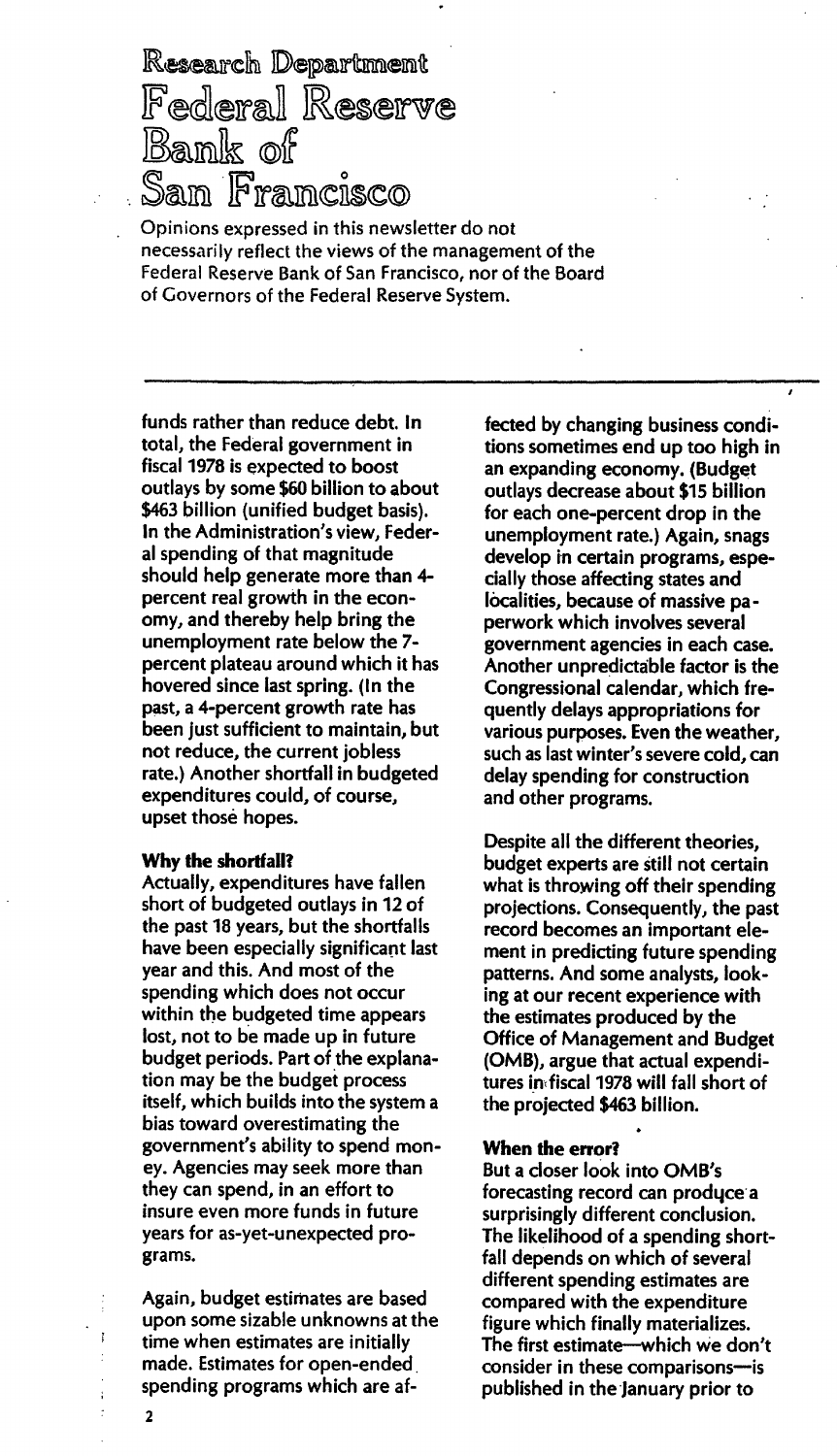the beginning of the fiscal year, and this is followed by the midsession review (MSR) published each summer near the beginning of each fiscal year. (This MSR estimate is the one emphasized in this article.) Later budget revisions are published within each fiscal year. For example, a midsession review of the fiscal 1975 budget figure was published in May 1974, and later projections were published in February and May 1975.

In recent years, MSR estimates have actually underestimated the final outlay figures. The upward bias that budget experts talk about-the shortfall-occurred in fiscal 1976 and 1977 only in the interyear revisions. For example, actual final outlays in fiscal 1976 amounted to \$366½ billion, representing a \$7billion shortfall from the estimate made the previous January, while the probable figure for fiscal 1977-\$400 to \$402 billion-represents roughly a \$10-billion shortfall from last January's estimate. In contrast,

the MSR estimate for fiscal 1977, which was made in July 1976, was very close to (perhaps a little below) the figure which will finally be reported. It should be noted, however, that that estimate would have been considerably higher (\$414 billion) but for Ford Administration "hold-downs" on certain programs that were ignored in later budget revisions.

What of fiscal 1978? In July of this year, OMB estimated budget outlays of \$463 billion for that periodmore than 15 percent higher than the actual figure now expected for fiscal 1977. However, given the intense scrutiny which OMB is now giving its own estimates, there is less likelihood than before of a shortfall in any of the estimates developed for the new fiscal year. In view of the sharp spending increase that has already been projected, this suggests that the government sector will indeed provide a significant stimulus to the economy in the year ahead.